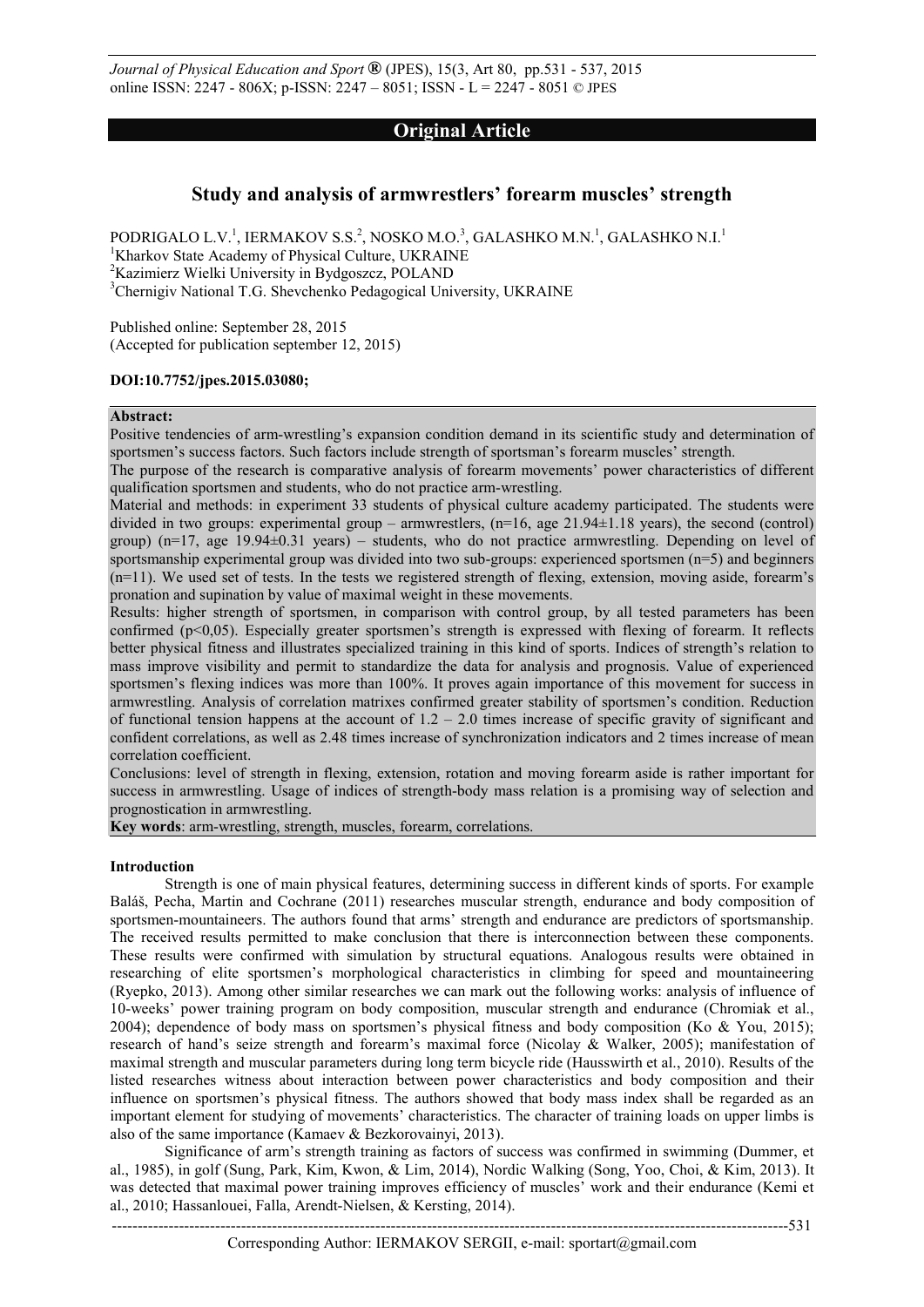At present popularity of power kinds of sports has been growing. It is conditioned by expansion of fitness, the part of which they are as well as by attractiveness and accessibility of them for wide strata of population and youth. Armwrestling takes significant place in this group owing to its power orientation and character of duel. At present time armwrestling has not had sufficient scientific basis, required for its development. Most of publications are of practical character, based on empiric results of sportsmen's training, and are written by coaches.

At the same time demand in scientific study of this kind of sports has been proved by results of complex researches of armwrestlers of different qualification. Application of physiological, bio-chemical, bio-physical, hygienic and other methodic permitted to substantiate and work out system of selection and control over functional state (Podrigalo, Istomin, & Galashko, 2010). Analysis of armwrestling with the help of conceptions of ergonomics permitted to find out that in sportsmen's training working out of forearm's muscles shall take central place (Podrigalo, Galashko, & Galashko, 2012). But its assessment is carried out exclusively by results of hand dynamometry. The received by us results permitted to recommend this methodic as screening when selecting promising sportsmen and in current control of their functional state (Podrigalo, Galashko, Galashko, Prusik, & Cieślicka, 2014). The used by the authors test is mainly oriented on assessment of strength of seize. Strength of movements in radiocarparal joint is characterized by it to less extent. At the same time motor amplitude in this joint is an important factor of prognostication in armwrestling (Podrigalo, Galashko, & Galashko, 2013). This fact permits to assume that strength of movements in this joint is rather important for success in armwrestling. For example, results of Nichols, Bednar, Havey and Murray, (2015); Yung and Wells (2013) witness that the moment of wrist muscles in flexing-extension and radial-elbow moving aside is determined by balance between agonist and antagonist muscles.

In sport movements athlete's arm can be regarded as open or closed kinematic chain (Iermakov, Adashevskiy, & Sivolap, 2010; Adashevskiy, Dylewski, & Iermakov, 2011; Nosko, Arkhypov, 2011; Potop, Grad, & Boloban, 2013; Yung et al., 2013; Adashevskiy et al., 2014). Study of armwrestling duel from position of biomechanics and ergonomics defined armwrestler's arm as closed kinematic chain. Character of movements in this chain differs depending on action: defensive or attacking (Podrigalo et al., 2011, 2012). In attack it is a combination of several movements: flexing, moving aside and rotation. In defense – it is extension, moving aside, rotation. I.e. for duel in armwrestling combining of seize and different movements in different planes are characteristic. Analysis of such complex movements was conducted by Smets, Potvin and Keir (2009). Its results showed the presence of interconnections between strength of seize, angle joint's flexing and length of levers (Yamazaki, Suzuki, Ohkuwa, & Itoh, 2003; Bergmann et al., 2011; Crisco et al., 2015).

Thus, study of strength of forearm's muscles can be used for analysis of morphological-functional state of sportsmen and will permit to predict sportsmen's success.

So, **the purpose of this work** was study and comparative analysis of forearm's strength of different qualification armwrestlers and students' who do not practice this kind of sports.

## **Material and methods**

*Participants* 

In experiment 33 students of physical culture academy participated (Kharkov). The students were divided in two groups: experimental group – arm-wrestlers,  $(n=16,$  age  $21.94\pm1.18$  years), the second (control) group (n=17, age 19.94±0.31 years) – students, who do not practice arm-wrestling. Age differences are not confident ( $p>0.05$ ). Depending on level of sportsmanship experimental group was divided into two sub-groups: 1a -experienced sportsmen (n=5, mean age  $27.20 \pm 2.29$  years) and 1b - beginners (n=1, mean age 19.55 $\pm$ 051). Age differences of sub groups are confident ( $p<0.05$ ), that is conditioned by different period of trainings.

The study Protocol was approved by Committee on Ethic of Kharkov State Academy of Physical Culture. Besides, all participants of experiment were informed about all details of the research and signed the document of informed agreement.

 **The structure of the research** implied measurement of body mass and muscles' strength of forearms in flexing, extension, moving aside, supination and pronation by maximal value of load, which with fulfillment of these movements is possible. Flexing and extension strength was registered simultaneously for both arms, holding weights. When measuring flexing both arms were placed on edge of bench with hands hanging horizontally. The tested made maximal movement by both hands with weights upward. When measuring extension strength, the tested was in sitting position with both forearms on knees. He made maximal movement upward from horizontal position (without loosing contact of forearms). Moving aside, pronation and supination were assessed separately for right and left arms. In these tests we used belt, on which weight was fixed. Pronation strength was determined form position hand – upward with elbow's rest on abdomen. Hand rotated in position "thumb vertically" with simultaneous flexing of hand to forearm. Supination strength: from initial position "rest on table for armwrestling" hand hangs over the table. Hand rotates by 90 degrees. Strength of moving aside: from initial position "elbow's rest on abdomen"; belt goes between 2-5 fingers; hand is in vertical position, maximally dropped down. Then hand rises upward to its physiological position. All tests were conducted three times with registration of maximal result.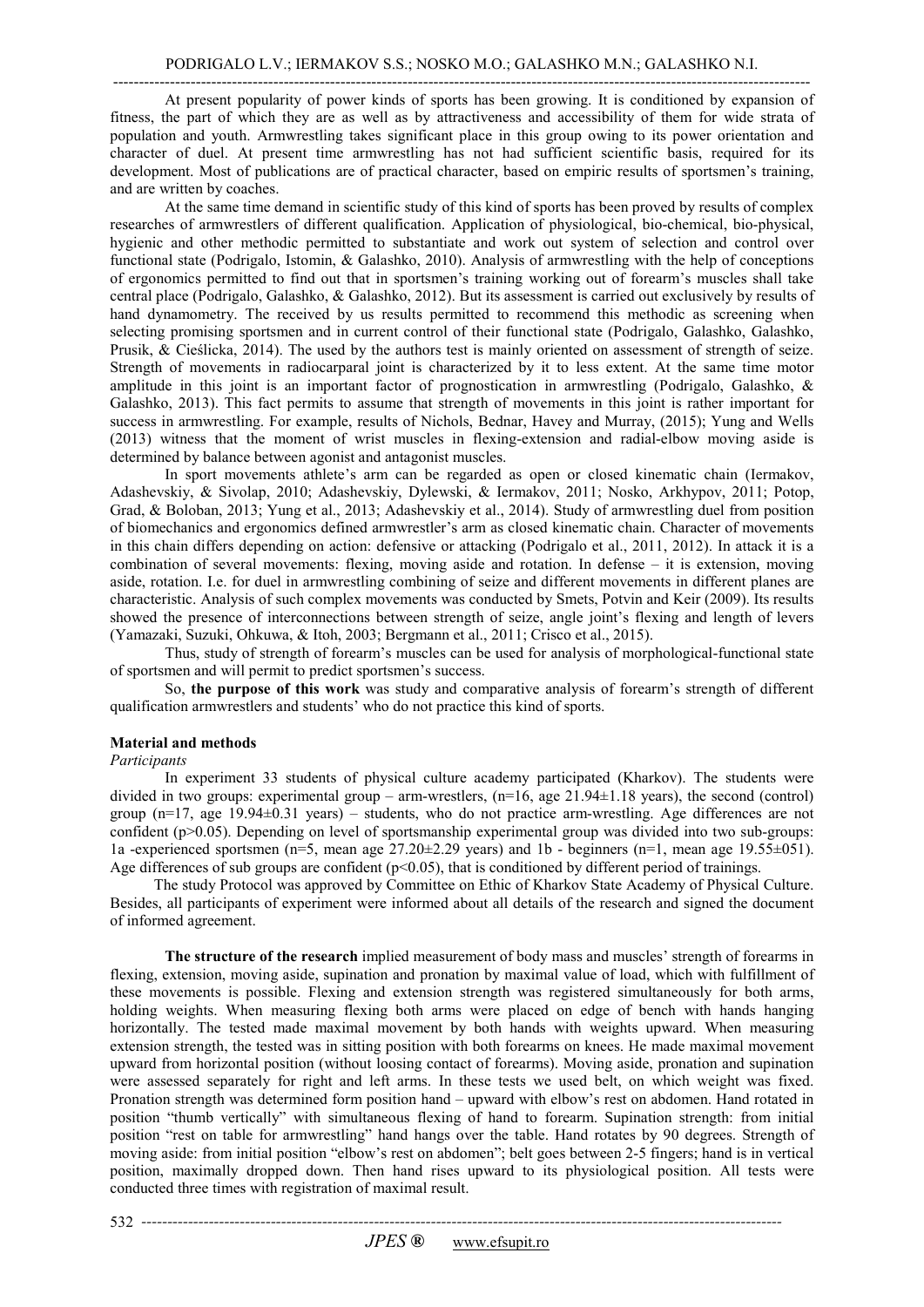# **Statistical analysis** of the received data was conducted with the help of licensed electronic tables Excel. We determined indicators of descriptive statistic (mean arithmetic value, standard deviation and error of mean value). Confidence of differences of mean values was assessed by Student's criterion with differences being considered confident at  $(p<0.05)$ . For determination of correlations between indicators we calculated correlation coefficients by Pirson and constructed correlation matrixes (Antomonov, 2006). Comparative analysis of correlation matrixes was conducted with usage of the following indicators: specific gravity of significant and confident correlations; indicator of labilization/synchronization (ILS); value of mean correlation coefficient (MCC). The latter two indicators were determined by special formulas, given in work by Zosimov (2000):

$$
ILS = [n/N(N-1)] \times 100\% \tag{1},
$$

where  $n - \text{sum of all significant correlations, created by every parameter of correlation structure;  $N - \text{total}$$ quantity of structure's parameters.

$$
MCC = \Sigma r j / n \tag{2},
$$

where  $\Sigma$ rj – sum of values of all confident correlation coefficients of the structure; n – quantity of significant correlations.

### **Results**

The received results are given in table 1. Study of body mass was conducted in connection with the fact that in armwrestling wrestlers are divided by weight classes. As the received data witness participants of experiment do not differ significantly by body mass ( $p \le 0.05$ ).

|  |  |  | Table 1. Power of main forearm's movements in experimental and control groups |  |  |
|--|--|--|-------------------------------------------------------------------------------|--|--|
|  |  |  |                                                                               |  |  |

| Indicator, kg             | l group            | la sub group                  | 1b sub group                  | 2 group          |
|---------------------------|--------------------|-------------------------------|-------------------------------|------------------|
| Body mass                 | 79.94±2.65         | 75.40±4.88                    | $74.73 \pm 3.31$              | $70.05 \pm 2.16$ |
| Flexing                   | $77.28 \pm 3.33^2$ | $84.50 \pm 5.94^2$            | $74.00\pm3.79^2$              | $54.62 \pm 1.87$ |
| Extension                 | $23.19 \pm 1.10^2$ | $23.80 \pm 2.24^2$            | $22.91 \pm 1.31^2$            | $15.91 \pm 0.38$ |
| Pronation from the right  | $27.38 \pm 1.86^2$ | $29.80 \pm 3.89$ <sup>1</sup> | $26.27 \pm 2.10^2$            | $17.91 \pm 0.53$ |
| Pronation from the left   | $25.50 \pm 1.80^2$ | $27.60 \pm 3.57$ <sup>1</sup> | $24.55 \pm 2.11^2$            | $17.50 \pm 0.52$ |
| Supination from the right | $21.63 \pm 1.68^2$ | $22.50\pm3.11^1$              | $21.23 \pm 1.72^2$            | $15.53 \pm 0.41$ |
| Supination from the left  | $20.25 \pm 1.05^2$ | $19.80 \pm 1.83$ <sup>1</sup> | $20.45 \pm 1.33^2$            | 15.56±0.43       |
| Moving aside right arm    | $15.00 \pm 0.85^2$ | $16.40 \pm 1.83$ <sup>1</sup> | $14.36 \pm 0.92$ <sup>1</sup> | $11.71 \pm 0.30$ |
| Moving aside left arm     | $14.03 \pm 0.76^2$ | $15.10 \pm 1.69$ <sup>1</sup> | $13.55 \pm 0.82^1$            | $11.44 \pm 0.34$ |

Notes. 1 – differences from  $2<sup>nd</sup>$  group are confident (p<0.05), 2 – differences from  $2<sup>nd</sup>$  group are confident  $(p<0.01)$ .

The data of table 1 definitely illustrate greater strength of sportsmen in comparison with control group. By all tested movements we confirmed substantial  $(p<0.01)$  increment of indicators in 1<sup>st</sup> group. The detected regularity is observed also in comparative analysis of sub groups, which differ by level of sportsmanship. Experienced sportsmen have significantly higher indicators of forearm strength by all tests. At the same time results of subgroups 1a and 1b did not differ significantly by any of tested indicator.

It was interesting to assess hierarchy of the registered indicators. As far as flexing and extension power was assessed for both arms simultaneously these results can be comparable with other after dividing them into two parts. Thus, in 1<sup>st</sup> group strength of forearm muscles reduces in the following sequence: flexing, pronation from the right and from the left, supination from the right and from the left, moving aside right arm and left arm with extension at the end. In control group the order is practically similar with following exclusion: supination from the left is higher than from the right.

In group of sportsmen and in control group there were absent significant differences between indicators of right and left arms (p<0.05). It witnesses about absence of asymmetry in physical condition of participants of the experiment.

When assessing strength it is habitual to use indices, representing relation of results to body mass. Their application permits to certain extent to standardize the available data. Earlier we proved that application of indices in armwrestling was rather promising. Besides, we marked out the most informative indices, suitable for prognostication of success (Podrigalo et al., 2010). In this very case we calculated indices, representing relation of sportsman's strength to body mass in percents. The received results are given in table 2.

Table 2. Relative strength of forearm's muscles in experimental and control groups

*----------------------------------------------------------------------------------------------------------------------------*  533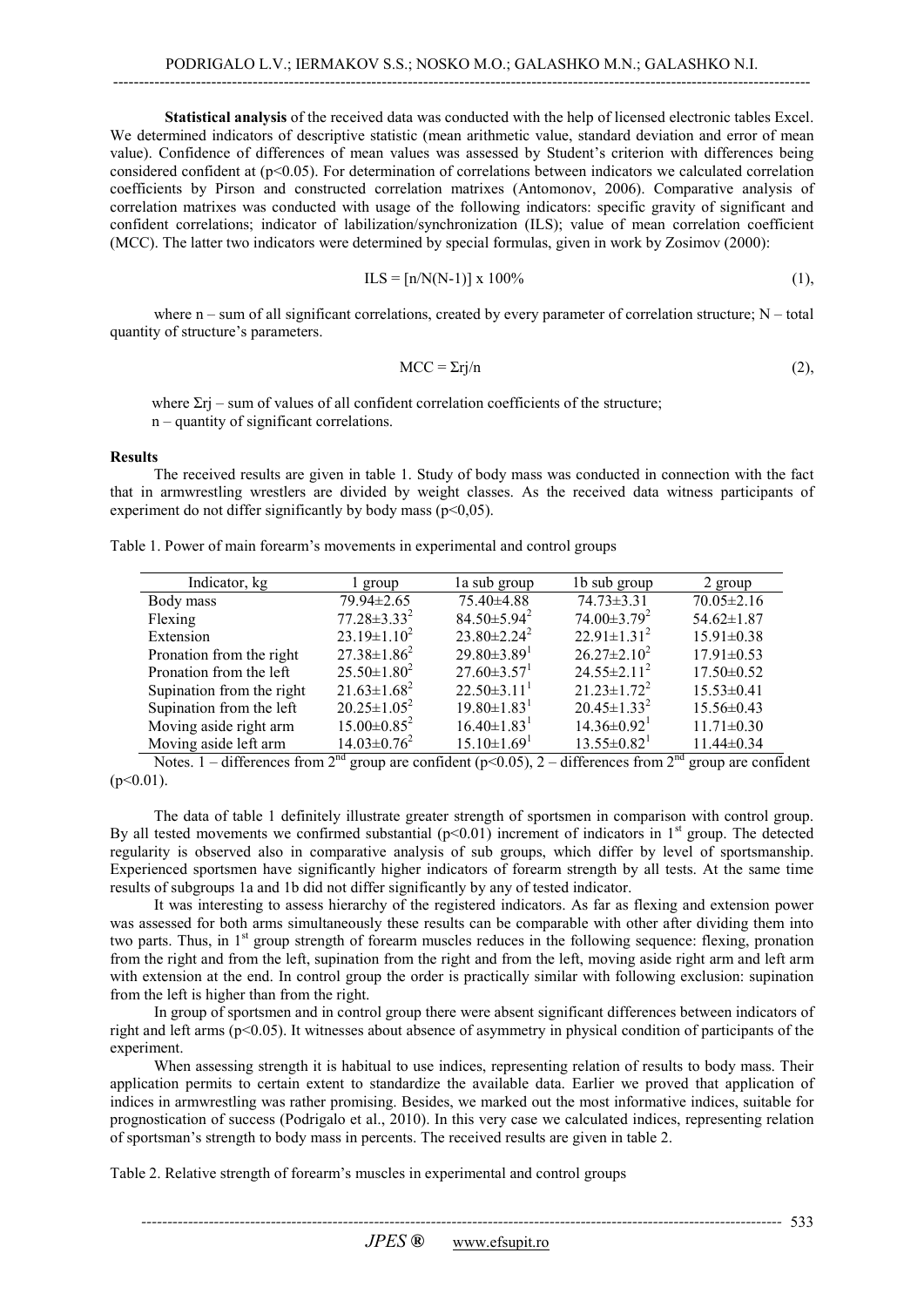| Index, $\%$               | l group                       | la sub group                  | 1b sub group                  | 2 group          |
|---------------------------|-------------------------------|-------------------------------|-------------------------------|------------------|
| Flexing                   | $103.21 \pm 3.02^2$           | $112.46 \pm 6.40^2$           | 99.00 $\pm$ 2.62 <sup>2</sup> | $78.14 \pm 1.78$ |
| Extension                 | $30.81 \pm 0.67^2$            | $31.33 \pm 0.98^2$            | $30.57 \pm 0.89^2$            | $22.86 \pm 0.48$ |
| Pronation from the right  | $36.23 \pm 2.00^2$            | $39.06\pm4.02^2$              | $34.95 \pm 2.30^2$            | $25.67\pm0.54$   |
| Pronation from the left   | $33.78 \pm 2.00^2$            | $36.17 \pm 3.50^2$            | $32.69 \pm 2.48^2$            | $25.12\pm0.62$   |
| Supination from the right | $28.85 \pm 1.78^2$            | $29.47 \pm 2.97$ <sup>1</sup> | $28.57 \pm 2.30^1$            | $22.35 \pm 0.63$ |
| Supination from the left  | $27.04 \pm 1.16^2$            | $26.22 \pm 1.83$              | $27.42 \pm 1.51^2$            | $22.41 \pm 0.68$ |
| Moving aside right arm    | $19.85 \pm 0.66^2$            | $21.51 \pm 1.26^2$            | $19.09 \pm 0.69$ <sup>1</sup> | $16.88 \pm 0.53$ |
| Moving aside left arm     | $18.65 \pm 0.70$ <sup>1</sup> | $19.83 \pm 1.44$ <sup>1</sup> | $18.11 \pm 0.77$              | $16.51 \pm 0.59$ |

Notes. 1 – differences from  $2^{nd}$  group are confident (p<0.05), 2 – differences from  $2^{nd}$  group are confident  $(p<0.01)$ .

We established that indicators of relative strength rather visually illustrate increment of power in sportsmen's main movements, comparing with control group. Substantial differences were absent only with comparison of supination by left arm in sub group 1a and moving aside by left arm of beginners in comparison with control group (see table 2).

It is also interesting that in flexing relative strength in group 1 and sub group 1a was more than 100%. I.e. it was more than body mass. In our opinion it proves one more the conclusions about importance of this movement in armwrestling and permits to recommend this index for selection and prognostication in this kind of sports.

Our researches confirmed adequacy of correlation matrixes' method for analysis of armwrestlers' condition (Podrigalo et al., 2013). Just it conditioned its application in this very case. Main indicators of correlation structures witness about increasing of movements' characteristics in sportsmen's group in comparison with control group (see table 3).

Table 3. Indicators of correlation matrixes of forearm's strength in experimental and control groups

| Group                                                                                                                                                                                                                                                                                                                                                                                                                                                 | Specific gravity<br>of significant<br>correlations $(\% )$ | Specific gravity<br>of confident<br>correlations $(\% )$ | Indicator of<br>labilization/synchronization | Mean correlation<br>coefficient |  |  |
|-------------------------------------------------------------------------------------------------------------------------------------------------------------------------------------------------------------------------------------------------------------------------------------------------------------------------------------------------------------------------------------------------------------------------------------------------------|------------------------------------------------------------|----------------------------------------------------------|----------------------------------------------|---------------------------------|--|--|
|                                                                                                                                                                                                                                                                                                                                                                                                                                                       | $78.68\pm3.51$                                             | $64.71\pm4.10$ <sup>1</sup>                              | 71 92                                        | 0.68                            |  |  |
|                                                                                                                                                                                                                                                                                                                                                                                                                                                       | $64.71\pm4.10$                                             | $32.35\pm4.01$                                           | 28.98                                        | 0.34                            |  |  |
| $\mathcal{M}$ $\rightarrow$ $\mathcal{M}$ $\rightarrow$ $\mathcal{M}$ $\rightarrow$ $\mathcal{M}$ $\rightarrow$ $\mathcal{M}$ $\rightarrow$ $\mathcal{M}$ $\rightarrow$ $\mathcal{M}$ $\rightarrow$ $\mathcal{M}$ $\rightarrow$ $\mathcal{M}$ $\rightarrow$ $\mathcal{M}$ $\rightarrow$ $\mathcal{M}$ $\rightarrow$ $\mathcal{M}$ $\rightarrow$ $\mathcal{M}$ $\rightarrow$ $\mathcal{M}$ $\rightarrow$ $\mathcal{M}$ $\rightarrow$ $\mathcal{M}$ $\$ |                                                            |                                                          |                                              |                                 |  |  |

Notes. 1 – differences from  $2^{na}$  group are confident (p<0.05).

## **Discussion**

Results, given in table 1, permit to make conclusion that strength sportsmen's forearm muscles is greater than in control group. It reflects their higher physical fitness and illustrates specialized training in this kind of sports. Absence of substantial differences in sub groups 1a and 1b shall be assessed as one more factor, confirming specificities of arm muscles' training. Maximal value of flexing force illustrates importance of this movement in armwrestling, orients training process on improvement of this movement, on increasing of its results. The received data about maximal strength of muscles-extensors coincide with results of Amell, Kumar, Narayan and Gil Coury (2000); Halperin, Aboodarda and Behm (2014); Pinter, Bobbert, van Soest and Smeets (2010).

Analysis of indicators' hierarchy witnesses about same orientation of wrist strength development of sportsmen and not sportsmen. In this case we observed significant differences in level of strength. Besides, the detected regularities reflect degree of muscles' participation in fulfilled movements. They can be assessed as indirect evidence of importance of some movements in armwrestling. In our opinion low level of extension strength implies additional working out of these muscles. This assumption is conditioned by analysis of armwrestling's ergonomic and tactic peculiarities, which have already been mentioned above. Unbending of wrist takes place in certain defensive movement, when stronger opponent unbend the wrist of his adversary. I.e. the detected lower strength of extensors shows that defensive movement is obviously losing. At the same time, increasing of muscles-extensors' strength permits to raise probability of victory.

Results, presented in table 2, confirm one more the made earlier conclusions. Besides, they are an argument in favor of analysis of not absolute but relative values of strength. The calculated indices are more obvious; they can be standardized and used for prognosis and control of functional state. Their dynamic permits to assess training's efficiency.

Analysis of data in table 3 permits to affirm that in group 1 condition of sportsmen is more optimal, comparing with group 2. Substantial prevailing of significant and confident correlations in group  $1 (p<0.05)$ characterizes higher stability of system. It is also confirmed by the fact that indicator of synchronization in group 1 is 2 times higher in comparison with control group. This fact illustrates weakening of functional tension. Mean correlation of system in both groups belongs to interval of strong correlation. However, in control group this criterion is practically at the lowers border, while in experimental group it is on the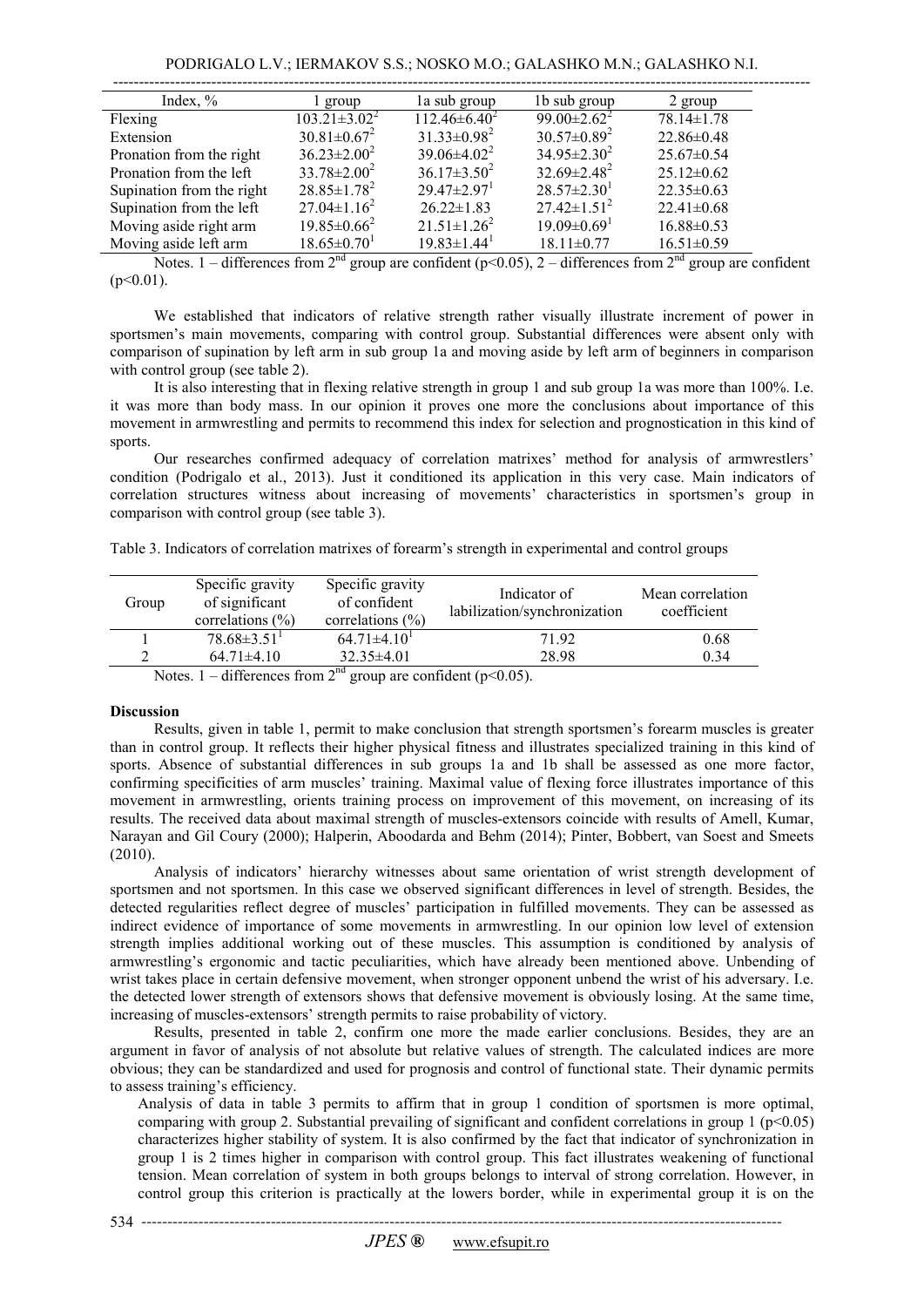highest border of the interval. Correlation value in group 1 is 2 times higher and it permits to regard its contribution in system as more significant. I.e. analysis of correlation matrixes permits to assess functional state of sportsmen as stable, which is characterized by sufficient quantity of correlations with minimal unbalancing. Thus, analysis of correlation matrixes proves that sportsmen's functional tension is weaker than in control group.

The received results are important for prognosis of success in armwrestling. They confirm relevance of specialized tests for determination of sportsmen's physical fitness. There were offered rather sufficient quantity of tests, ensuring assessment of strength, power endurance of sportsmen, determination of the mentioned features' dependence on fulfilled movements (Bäcklund, & Nordgren, 1968; Chuang, You, Cai, & Chen, 1997; Dummer, Clarke, Vaccaro, Vander Velden, Goldfarb, & Sockler, 1985; Fujiwara, Toyama, & Kunita, 2003; Potop, Timnea, Mihaiu, Manole, 2014; Potop, & Cretu, 2015). With testing elite sportsmen's strength it is recommended to use determination of maximal weight, which a sportsman can lift one time, considering initial position and amplitude of the fulfilled movement. Romanenko (2005) offers battery of special tests for determination of special power endurance of wrist muscles-flexors. However, in armwrestling it is explosive power that is very important; i.e. ability to produce maximal force in minimal time. Besides, in duel not only flexing but also other movements can be realized.

Amell et al. (2000) registered influence of axial torso rotation and arm's position on driving force. There was found increase of muscular activity and reduction of strength in process of upper limb's flexing. Depending on position of upper limbs the most active were biceps and flexing muscles. Presence of high correlation between muscular activity and strength was confirmed. Werlauff and Fynbo (2014) conducted comparative analysis of different tests for assessment of arms' muscles strength. The authors detected that their information content differs depending on the tasks of tests and required correction. Analysis of armwrestling's ergonomic aspects (Podrigalo et al., 2012) permitted to mark out main arm's movements, realized in duel. They became the basis of tests, used in the present research.

Thus, the received results deepen available information about peculiarities of armwrestlers' morphological functional condition, about significance of forearm's muscles for prognosis of success. The applied methods of data processing and analysis permit to more accurately differentiate condition of sportsmen of different sportsmanship level.

### **Conclusions:**

With the help of battery tests on determination of forearm's muscles strength we confirmed its increasing in sportsmen in comparison with persons, who do not practice sports. At the same time sportsmen of different sportsmanship level do not have noticeable differences in strength. It reflects specialized character of training in this kind of sports. Level of strength in flexing, extension, rotation and moving aside of forearm is rather important for success in armwrestling. The most expressed were differences in flexing that illustrates significance exactly of this movement in armwrestling. Application of indices, determining correlation of strength and body mass is rather promising for selection and prognosis in this kind of sports. Method of correlation matrixes confirmed that sportsmen's condition is more stable and their functional tension is lower than in control group.

#### **References**

- Adashevskiy, V.M., Dylewski, Michal, Iermakov, S.S. (2011). Biomechanical aspects of technical-tactic actions in Judo. *Pedagogics, psychology, medical-biological problems of physical training and sports, 3,*3-7.
- Adashevskiy, V.M., Dylewski, Michal, Iermakov, S.S. (2011). Simulation and determination of main rational biomechanical characteristics in javelin throw. *Physical education of students, 2,*3-7.
- Adashevskiy, V.M., Iermakov, S.S., Logvinenko, Y.I., Cieślicka, Mirosława, Stankiewicz, Błażej, & Pilewska, Wiesława. (2014). Individual athletes' biomechanical features of interaction with objects in art gymnastics. *Pedagogics, psychology, medical-biological problems of physical training and sports, 6,*3-10. http://doi.org/10.6084/m9.figshare.1004089
- Amell, T.K., Kumar, S., Narayan, Y., & Gil Coury, H.C. (2000). Effect of trunk rotation and arm position on gross upper extremity adduction strength and muscular activity. *Ergonomics, 43(4),*512–527. http://doi.org/10.1080/001401300184387
- Antomonov, M.Iu. (2006). *Processing and analysis of biomedical data*, Kiev.
- Bäcklund, L., & Nordgren, L. (1968). A New Method for Testing Isometric Muscle Strength under Standardized Conditions. *Scandinavian Journal of Clinical and Laboratory Investigation*, *21(1),*33–41. http://doi.org/10.3109/00365516809076974
- Baláš, J., Pecha, O., Martin, A.J., & Cochrane, D. (2011). Hand–arm strength and endurance as predictors of climbing performance. *European Journal of Sport Science*. 12(1).16–25. performance. *European Journal of Sport* http://doi.org/10.1080/17461391.2010.546431
- Bergmann, G., Graichen, F., Bender, A., Rohlmann, A., Halder, A., Beier, A., & Westerhoff, P. (2011). In vivo gleno-humeral joint loads during forward flexion and abduction. *Journal of Biomechanics*, *44*(8),1543– 1552. http://doi.org/10.1016/j.jbiomech.2011.02.142

*----------------------------------------------------------------------------------------------------------------------------*  535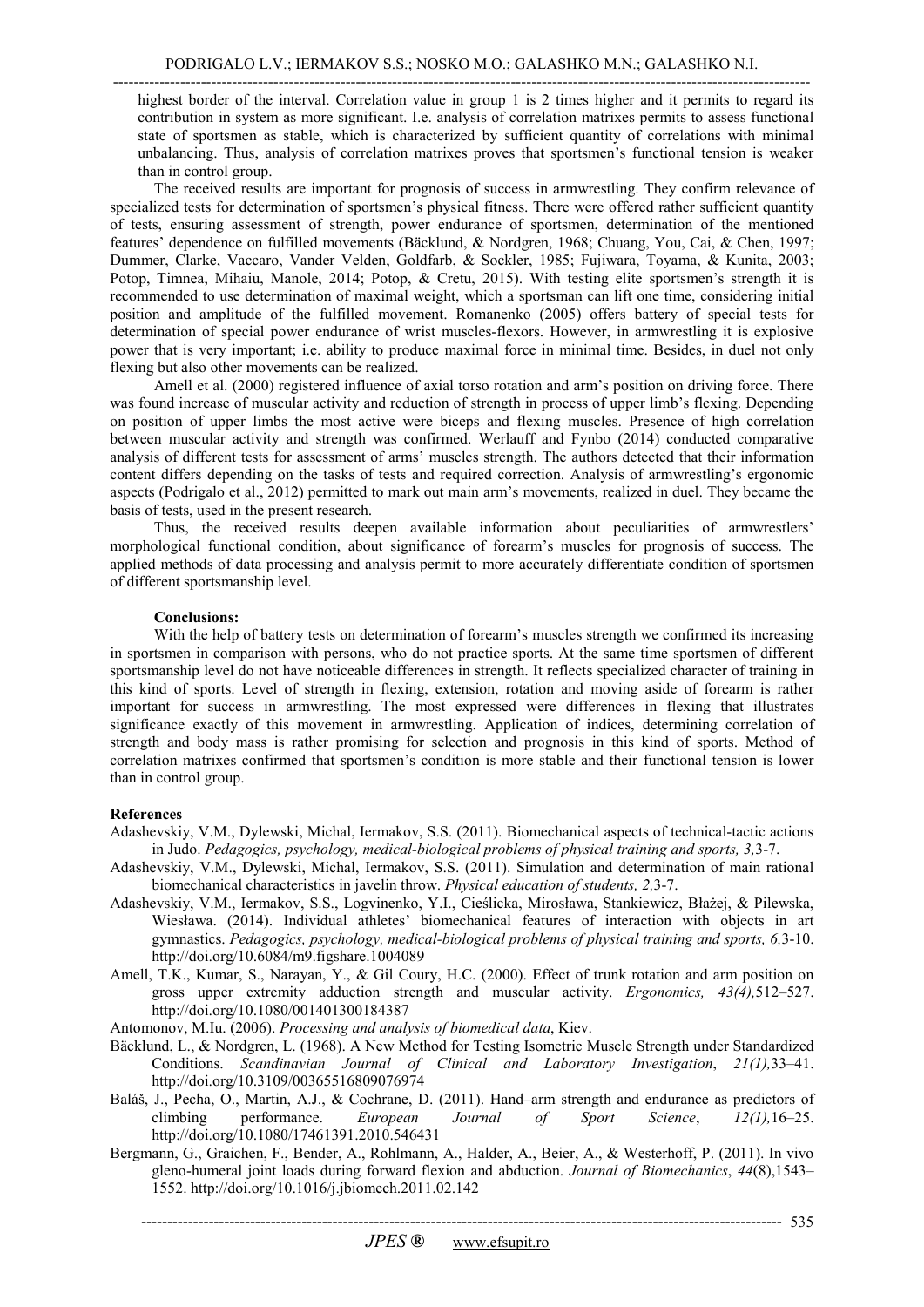---------------------------------------------------------------------------------------------------------------------------------------

- Chromiak, J.A., Smedley, B., Carpenter, W., Brown, R., Koh, Y.S., Lamberth, J.G., Altorfer, G. (2004). Effect of a 10-Week strength training program and recovery drink on body composition, muscular strength and endurance, and anaerobic power and capacity. *Nutrition*, *20*(5),420–427. http://doi.org/10.1016/j.nut.2004.01.005
- Chuang, M.-C., You, M., Cai, D., & Chen, C.-C. (1997). Isometric muscle strength of Chinese young males in Taiwan. *Ergonomics*, *40(5),*576–590. http://doi.org/10.1080/001401397188044
- Crisco, J. J., Halilaj, E., Moore, D. C., Patel, T., Weiss, A.-P. C., & Ladd, A. L. (2015). In Vivo Kinematics of the Trapeziometacarpal Joint During Thumb Extension-Flexion and Abduction-Adduction. *The Journal of Hand Surgery*, *40*(2),289–296. http://doi.org/10.1016/j.jhsa.2014.10.062
- Dummer, G.M., Clarke, D.H., Vaccaro, P., Vander Velden, L., Goldfarb, A.H., & Sockler, J.M. (1985). Age-Related Differences in Muscular Strength and Muscular Endurance among Female Masters Swimmers. *Research Quarterly for Exercise and Sport, 56(2),*97–102. http://doi.org/10.1080/02701367.1985.10608442
- Fujiwara, K., Toyama, H., & Kunita, K. (2003). Anticipatory activation of postural muscles associated with bilateral arm flexion in subjects with different quiet standing positions. *Gait & Posture, 17(3),* 254–263. http://doi.org/10.1016/S0966-6362(02)00100-5
- Halperin, I., Aboodarda, S.J., & Behm, D.G. (2014). Knee extension fatigue attenuates repeated force production of the elbow flexors. *European Journal of Sport Science*. 1468.823–829. of the elbow flexors. *European Journal of Sport Science*, *14(8),*823–829. http://doi.org/10.1080/17461391.2014.911355
- Hassanlouei, H., Falla, D., Arendt-Nielsen, L., & Kersting, U.G. (2014). The effect of six weeks endurance training on dynamic muscular control of the knee following fatiguing exercise. *Journal of Electromyography and Kinesiology*, *24*(5),682–688. http://doi.org/10.1016/j.jelekin.2014.06.004
- Hausswirth, C., Argentin, S., Bieuzen, F., Le Meur, Y., Couturier, A., & Brisswalter, J. (2010). Endurance and strength training effects on physiological and muscular parameters during prolonged cycling. *Journal of Electromyography and Kinesiology*, *20*(2),330–339. http://doi.org/10.1016/j.jelekin.2009.04.008
- Iermakov, S.S., Adashevskiy, V.M., Sivolap, O.A. (2010). Theoretical and experimental determination of biomechanics descriptions at run. *Physical Education of Students, 4*, 26 – 29.
- Kamaev, O.I., Bezkorovainyi, D.O. (2013). Influence of the experimental program of trainings in armsport on the power indexes of basic muscle groups of 16-17-years-old armwrestlers. *Pedagogics, psychology, medical-biological problems of physical training and sports, 1,*34-39. http://doi.org/10.6084/m9.figshare.106936
- Kemi, O.J., Rognmo, O., Amundsen, B.H., Stordahl, S., Richardson, R.S., Helgerud, J., & Hoff, J. (2010). Onearm maximal strength training improves work economy and endurance capacity but not skeletal muscle blood flow. *Journal of Sports Sciences, 29(2),*161–170. http://doi.org/10.1080/02640414.2010.529454
- Ko, Y.S., & You, S.E. (2015). Comparisons of physical fitness and body composition among Sasang types with and without body mass index as a covariate. *Integrative Medicine Research*, *4*(1),41–47. http://doi.org/10.1016/j.imr.2015.01.002
- Nichols, J.A., Bednar, M.S., Havey, R.M., & Murray, W.M. (2015). Wrist salvage procedures alter moment arms of the primary wrist muscles. *Clinical Biomechanics, 30(5),*424–430. http://doi.org/10.1016/j.clinbiomech.2015.03.015
- Nicolay, C.W., & Walker, A.L. (2005). Grip strength and endurance: Influences of anthropometric variation, hand dominance, and gender. *International Journal of Industrial Ergonomics*, *35*(7),605–618. http://doi.org/10.1016/j.ergon.2005.01.007
- Nosko, M.O., Arkhypov, O.A. (2011). *Biometry of human motor functioning*, Kyiv-Chernigiv: Word.
- Pinter, I. J., Bobbert, M. F., van Soest, A. J. Knoek, & Smeets, J. B. J. (2010). Isometric torque–angle relationships of the elbow flexors and extensors in the transverse plane. *Journal of Electromyography and Kinesiology*, *20*(5),923–931. http://doi.org/10.1016/j.jelekin.2010.05.001
- Podrigalo, L.V., Galashko, M.N., Galashko, N.I. (2013). Study and evaluation of indicators of relationships motor analyzer sportsmen of armsport. *Physical Education of Students, 3,*46-49. http://doi.org/10.6084/m9.figshare.669671
- Podrigalo, L.V., Galashko, M.N., Galashko, N.I., Prusik, Krzysztof, Cieślicka, Mirosława (2014). Research of hands' strength and endurance indications of arm sport athletes having different levels of skills. *Physical education of students, 2,*37-40. http://doi.org/10.6084/m9.figshare.907140
- Podrigalo, L.V., Galashko, N.I., Galashko, M.N. (2012). Using ergonomic approaches for increasing effect of preparation at arm sport. *Physical Education of Students, 1,*87-90.
- Podrigalo, L.V., Galashko, N.I., Galashko, M.N. (2013). Goniometric researches of armwrestling sportsmen. *Physical Education of Students, 1,*45-49. http://doi.org/10.6084/m9.figshare.156357
- Podrigalo, L.V., Galashko, O.I., Galashko, M.I. (2011). Biomechanics peculiarities of armwrestling. *Bulletin of the Chernihiv State Pedagogical University*, *91(1),*363 – 365.
- Podrigalo, L.V., Istomin, A.G., Galashko, N.I. (2010). *Monitoring of the functional state of the athletes in arm sport*, Kharkov, KNMU Publ.

*----------------------------------------------------------------------------------------------------------------------------*  536